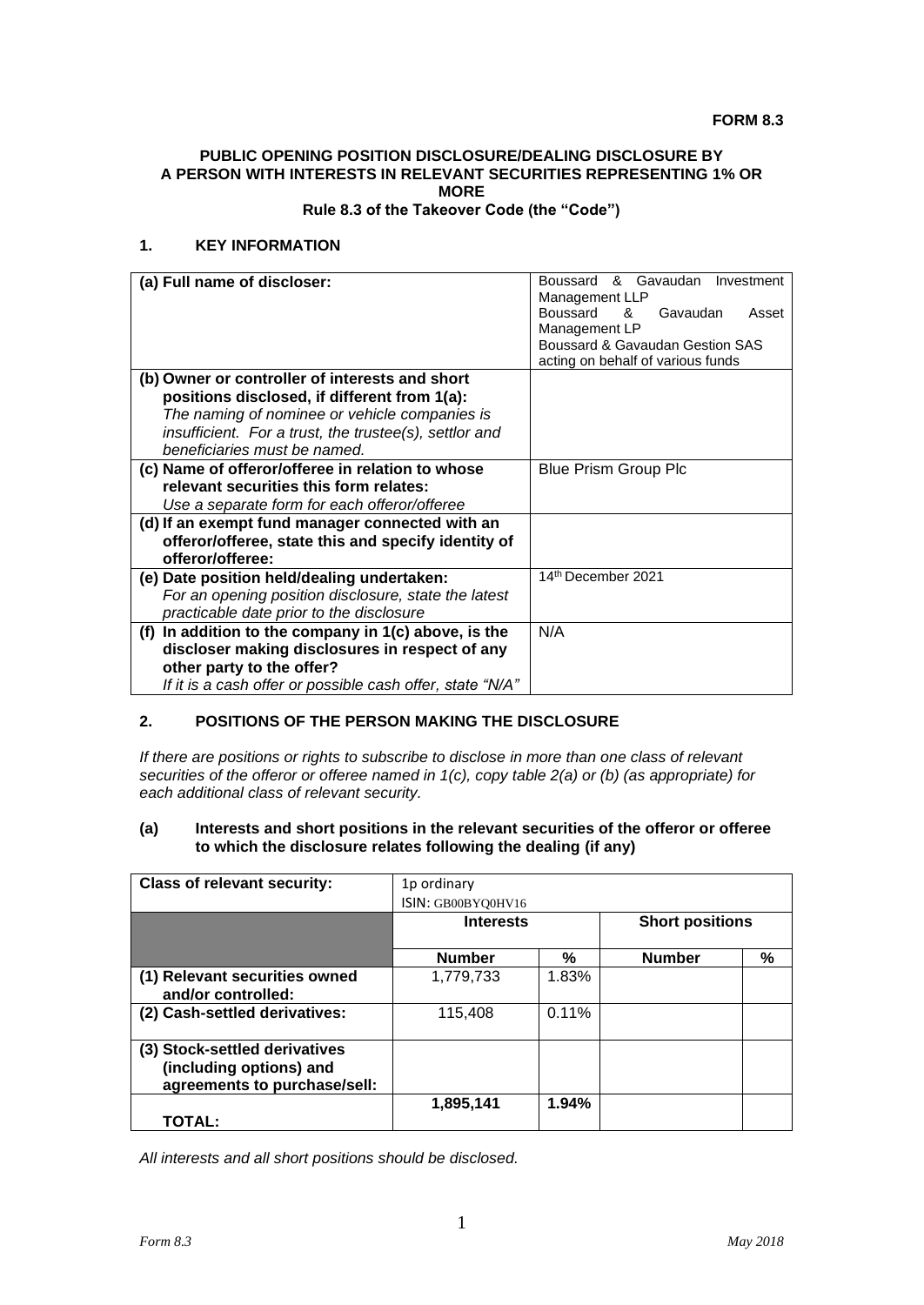*Details of any open stock-settled derivative positions (including traded options), or agreements to purchase or sell relevant securities, should be given on a Supplemental Form 8 (Open Positions).*

#### **(b) Rights to subscribe for new securities (including directors' and other employee options)**

| Class of relevant security in relation to |  |
|-------------------------------------------|--|
| which subscription right exists:          |  |
| Details, including nature of the rights   |  |
| concerned and relevant percentages:       |  |

# **3. DEALINGS (IF ANY) BY THE PERSON MAKING THE DISCLOSURE**

*Where there have been dealings in more than one class of relevant securities of the offeror or offeree named in 1(c), copy table 3(a), (b), (c) or (d) (as appropriate) for each additional class of relevant security dealt in.*

*The currency of all prices and other monetary amounts should be stated.*

## **(a) Purchases and sales**

| <b>Class of relevant</b><br>security | <b>Purchase/sale</b> | Number of<br>securities | Price per unit |
|--------------------------------------|----------------------|-------------------------|----------------|
| 1 <sub>p</sub> ordinary              | Sale                 | 837                     | .259.00        |

#### **(b) Cash-settled derivative transactions**

| <b>Class of</b><br>relevant<br>security | <b>Product</b><br>description<br>e.g. CFD | Nature of dealing<br>e.g. opening/closing a<br>long/short position,<br>increasing/reducing a<br>long/short position | Number of<br>reference<br>securities | Price per<br>unit |
|-----------------------------------------|-------------------------------------------|---------------------------------------------------------------------------------------------------------------------|--------------------------------------|-------------------|
|                                         |                                           |                                                                                                                     |                                      |                   |

## **(c) Stock-settled derivative transactions (including options)**

#### **(i) Writing, selling, purchasing or varying**

| <b>Class</b><br>οf<br>relevant<br>security | <b>Product</b><br>description<br>e.g. call<br>option | Writing,<br>purchasing,<br>selling,<br>varying etc. | <b>Number</b><br>οf<br>securities<br>to which<br>option<br>relates | <b>Exercise</b><br>price<br>per unit | Type<br>e.g.<br>American,<br>European<br>etc. | <b>Expiry</b><br>date | Option<br>money<br>paid/<br>received<br>per unit |
|--------------------------------------------|------------------------------------------------------|-----------------------------------------------------|--------------------------------------------------------------------|--------------------------------------|-----------------------------------------------|-----------------------|--------------------------------------------------|
|                                            |                                                      |                                                     |                                                                    |                                      |                                               |                       |                                                  |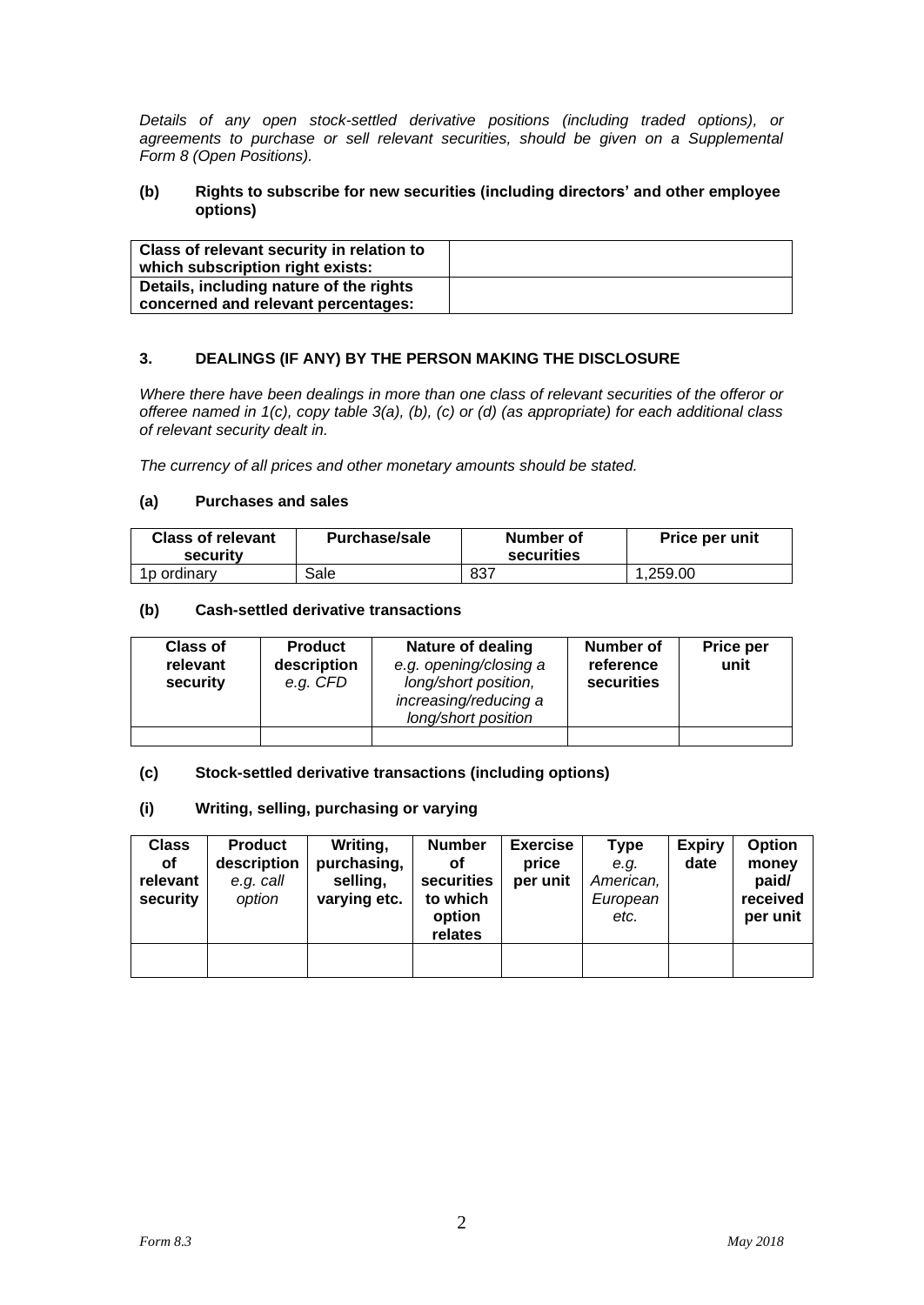## **(ii) Exercise**

| <b>Class of</b><br>relevant<br>security | <b>Product</b><br>description<br>e.g. call option | Exercising/<br>exercised<br>against | Number of<br>securities | <b>Exercise price</b><br>per unit |
|-----------------------------------------|---------------------------------------------------|-------------------------------------|-------------------------|-----------------------------------|
|                                         |                                                   |                                     |                         |                                   |

## **(d) Other dealings (including subscribing for new securities)**

| <b>Class of relevant</b> | Nature of dealing             | <b>Details</b> | Price per unit (if |
|--------------------------|-------------------------------|----------------|--------------------|
| security                 | e.g. subscription, conversion |                | applicable)        |
|                          |                               |                |                    |

## **4. OTHER INFORMATION**

## **(a) Indemnity and other dealing arrangements**

**Details of any indemnity or option arrangement, or any agreement or understanding, formal or informal, relating to relevant securities which may be an inducement to deal or refrain from dealing entered into by the person making the disclosure and any party to the offer or any person acting in concert with a party to the offer:** *Irrevocable commitments and letters of intent should not be included. If there are no such* 

*agreements, arrangements or understandings, state "none"*

**none**

# **(b) Agreements, arrangements or understandings relating to options or derivatives**

**Details of any agreement, arrangement or understanding, formal or informal, between the person making the disclosure and any other person relating to: (i) the voting rights of any relevant securities under any option; or** 

**(ii) the voting rights or future acquisition or disposal of any relevant securities to which any derivative is referenced:**

*If there are no such agreements, arrangements or understandings, state "none"*

**none**

## **(c) Attachments**

| <b>Is a Supplemental Form 8 (Open Positions) attached?</b> | NO. |
|------------------------------------------------------------|-----|
|------------------------------------------------------------|-----|

| Date of disclosure:  | 15th December 2021      |
|----------------------|-------------------------|
| <b>Contact name:</b> | <b>Deborah Gewinner</b> |
| Telephone number*:   | +44 203 751 54 12       |